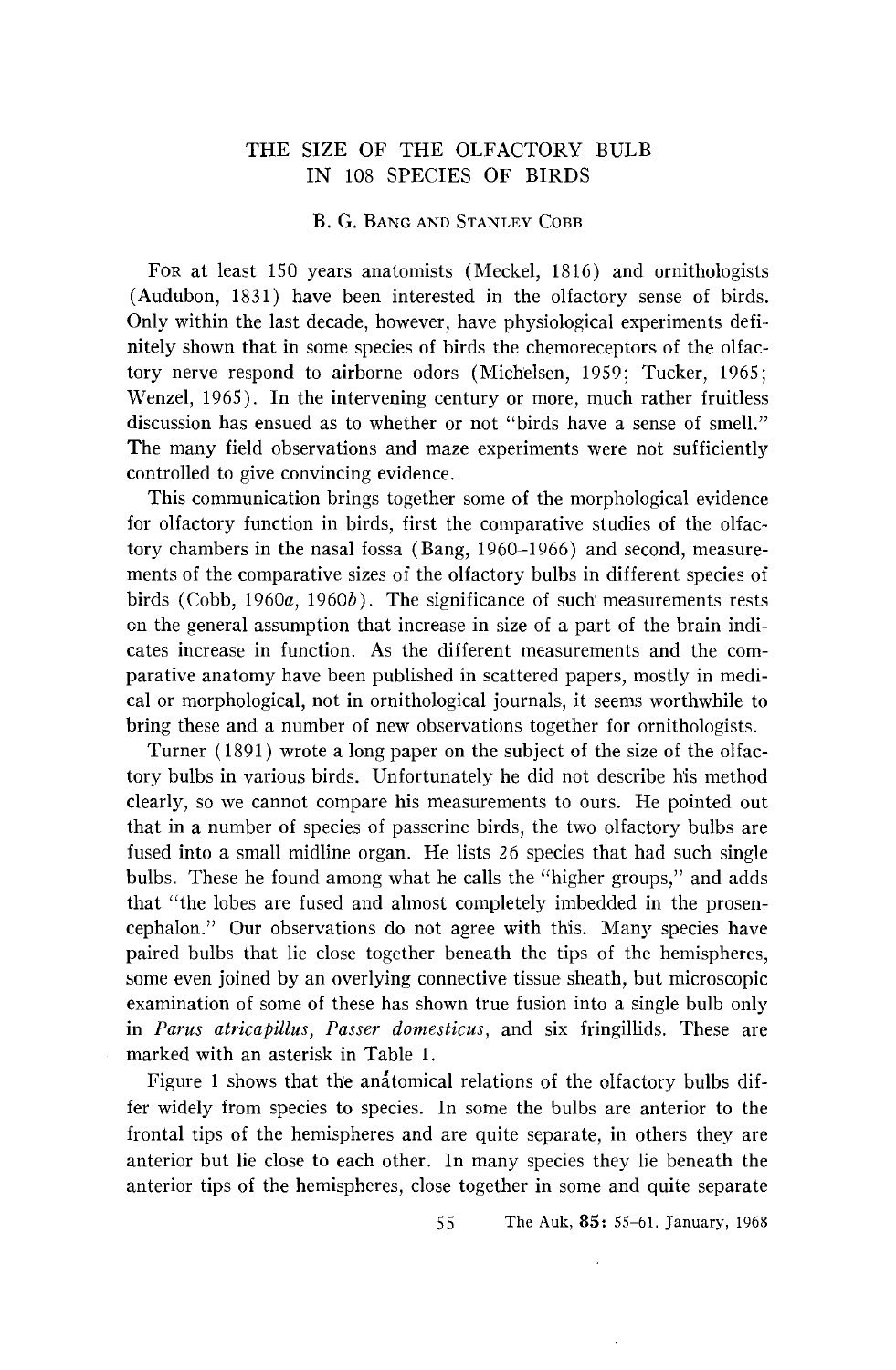

**Figure 1. Anatomy of the olfactory bulb in six avian families.** 

**in others. The most extreme condition is a true fusion of the two bulbs into a single midline bulb. In some very small birds where the bulbs are close together, it is difficult to say whether or not they have fused without sectioning and microscopic examination. Krabbe (1952) points out that where the two bulbs have fused, this takes place late in embryological development, so that variation in the final adult stage is to be expected.** 

**In figuring the diameter of the fused bulb to compare with the diameter**  of the hemisphere, it was thought more significant to take *half* the diam**eter of the single bulb to use in computing the ratio, as this emphasizes the smallness of the olfactory bulb in these species.** 

**Our method of estimating the comparative size of the bulb in different species is to measure with a millimeter ruler under a dissecting microscope**  when necessary the greatest diameter (no matter in what axis) of one ol**factory bulb and the greatest diameter (no matter in what axis) of the corresponding cerebral hemisphere. The ratio of the former to the latter is expressed in per cent. For example, in the pigeon the bulb diameter**  averages 2 mm and the hemisphere diameter 11 mm. The fraction **2/11 equals 18/100 so the diameter of the bulb is 18% of that of the hemisphere.** 

**The difficulty of measuring accurately the "longest diameter" of organs that are not spherical is obvious. Ch'oosing the point where olfactory bulb merges into stalk and nerve is arbitrary in gross specimens. Some groups of birds (e.g., the Rallidae) have long, oval bulbs and their cerebral hemispheres are not elongated, so the diameter ratio gives an impression that the bulb is larger than it actually is. With these sources of error in mind, we grant that our ratio is a rough approximation, useful only in a general survey. Weighing the parts of the brain would certainly be better, but dissecting the parts out from formalin-fixed specimens is not an accurate pro**cedure and spoils the whole brain for microscopic study. Estimates of the **volumes of different parts of the brain can be made from serial sections,**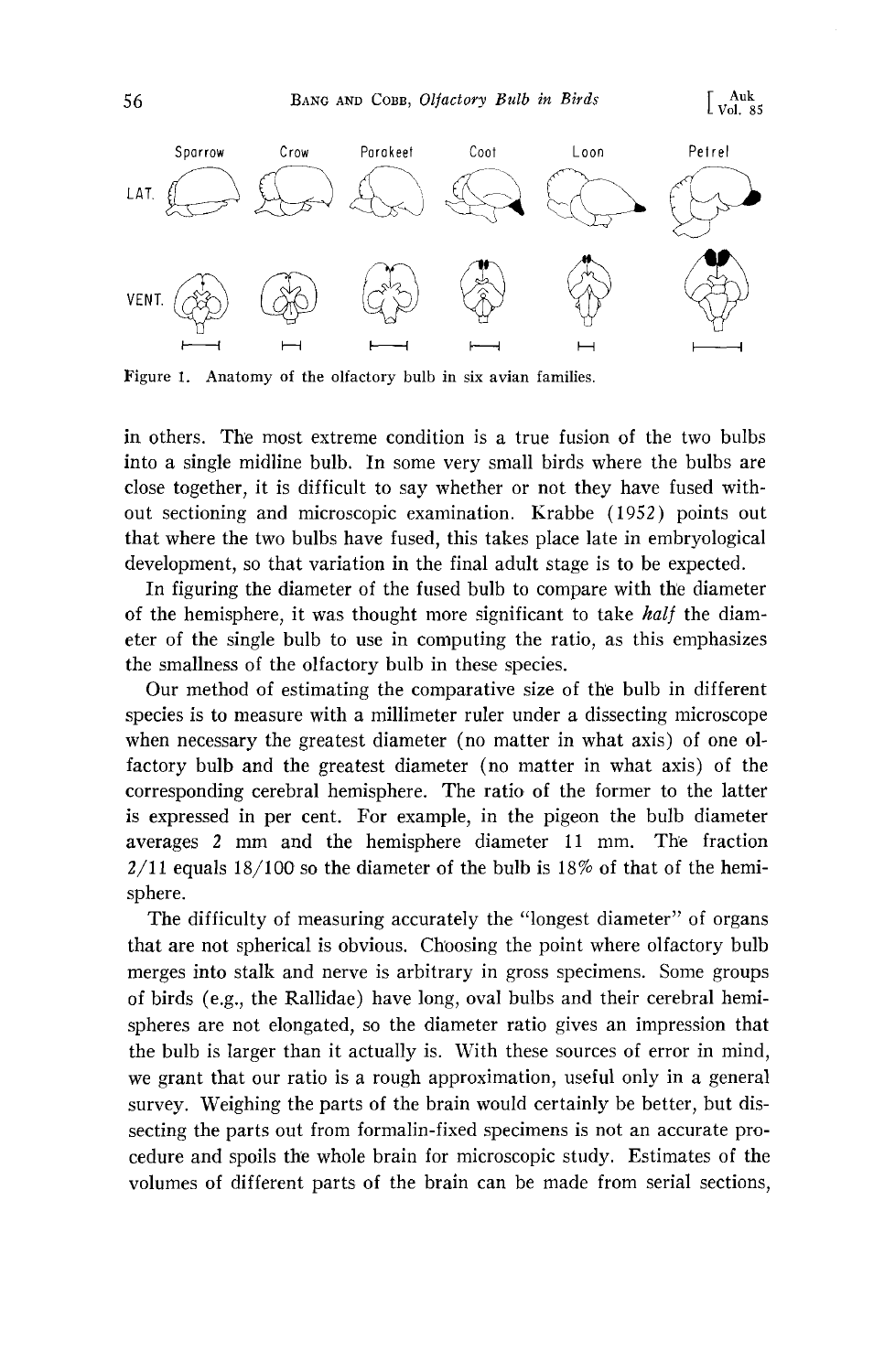**but large errors, difficult to estimate, come with fixation and embedding. The method we use is simple and we believe that it gives a significant ratio, but it cannot be said to represent accurately either volume or mass of the olfactory bulb or hemisphere.** 

**The list follows:** 

| TABLE 1<br>COMPARISON OF DIAMETERS OF OLFACTORY BULBS AND CEREBRAL HEMISPHERES <sup>1</sup> |  |  |  |  |  |  |  |  |  |
|---------------------------------------------------------------------------------------------|--|--|--|--|--|--|--|--|--|
|                                                                                             |  |  |  |  |  |  |  |  |  |

| <b>ORDER</b> and species                                                                                                                                                                                                                                                                                                                                                                                                                                                                                                                              | Diam.<br>bulb<br>m <sub>m</sub>                                                               | Diam.<br>hemi.<br>mm                                                                                        | Ratio<br>per<br>cent                                                                                         | No.<br>of<br>specim.                                                                                                                                                          |
|-------------------------------------------------------------------------------------------------------------------------------------------------------------------------------------------------------------------------------------------------------------------------------------------------------------------------------------------------------------------------------------------------------------------------------------------------------------------------------------------------------------------------------------------------------|-----------------------------------------------------------------------------------------------|-------------------------------------------------------------------------------------------------------------|--------------------------------------------------------------------------------------------------------------|-------------------------------------------------------------------------------------------------------------------------------------------------------------------------------|
| APTERYGIFORMES Ratio 34<br>Kiwi<br>Apteryx australia                                                                                                                                                                                                                                                                                                                                                                                                                                                                                                  | 12.0                                                                                          | 35.0                                                                                                        | 34.0                                                                                                         | $\mathbf{1}$                                                                                                                                                                  |
| PROCELLARIIFORMES Mean ratio 29<br>Snow Petrel Pagodroma nivea<br>Wilson's petrel Oceanites oceanicus<br>Wedge-tailed Shearwater Puffinus pacificus<br>Greater Shearwater Puffinus gravis<br>Dove Prion Pachyptila desolata<br>Black-footed Albatross Diomedea nigripes<br>California Shearwater Puffinus opisthomelas<br>Cape Pigeon Daption capensis<br>Fulmar Fulmarus glacialis<br>Diving Petrel Pelecanoides georgicus                                                                                                                           | 6.7<br>3.6<br>5.5<br>6.0<br>4.1<br>8.0<br>5.0<br>5.5<br>5.7<br>2.0                            | 18.0<br>10.8<br>17.8<br>20.0<br>14.0<br>28.0<br>17.0<br>20.0<br>21.0<br>11.3                                | 37.0<br>33.0<br>30.0<br>30.0<br>29.5<br>29.0<br>29.0<br>27.5<br>27.0<br>18.0                                 | 2<br>$\overline{4}$<br>$\overline{c}$<br>$\mathbf{1}$<br>$\mathbf{1}$<br>$\overline{c}$<br>$\mathbf{1}$<br>$\mathbf{1}$<br>$\overline{c}$<br>$\mathbf{1}$                     |
| <b>PODICIPEDIFORMES</b><br>Mean ratio 24.5<br>Horned Grebe Podiceps auritus<br>Little Grebe Podiceps ruficollis                                                                                                                                                                                                                                                                                                                                                                                                                                       | 4.0<br>3.0                                                                                    | 15.0<br>13.5                                                                                                | 27.0<br>22.0                                                                                                 | 1<br>2                                                                                                                                                                        |
| CAPRIMULGIFORMES<br>Mean ratio 23.8<br>Whip-poor-will<br>Caprimulgus vociferus<br>Oilbird Steatornis caripensis<br>Indian Nightjar Caprimulgus asiaticus                                                                                                                                                                                                                                                                                                                                                                                              | 2.5<br>3.7<br>2.2                                                                             | 10.0<br>15.0<br>10.0                                                                                        | 25.0<br>23.0<br>22.0                                                                                         | 1<br>$\mathbf{1}$<br>$\overline{c}$                                                                                                                                           |
| <b>GRUIFORMES</b><br>Mean ratio 22.2<br>Tasmanian Water-hen Tribonyx mortierii<br>Virginia Rail Rallus limicola<br>Indian Coot Fulica atra<br>Black-tailed Water-hen Tribonyx ventralis<br>Gallirallus australis<br>Weka<br>American Coot Fulica americana<br>Ruddy Crake Porzana fusca<br>Pukeko Porphyrio poliocephalus<br>White-breasted Water-hen Amaurornis phoenicurus<br>Purple Moorhen Porphyrio porphyrio<br>Gallinule Gallinula chloropus<br>Clapper Rail Rallus longirostris<br>King Rail Rallus elegans<br>Button Quail Turnix suscitator | 4.0<br>3.2<br>43<br>4.3<br>4.6<br>4.0<br>2.5<br>4.6<br>3.5<br>4.0<br>3.0<br>3.0<br>3.2<br>1.0 | 15.3<br>12.5<br>17.3<br>18.0<br>19.0<br>17.0<br>10.8<br>19.7<br>15.5<br>19.0<br>15.0<br>15.0<br>16.0<br>8.0 | 26.0<br>25.6<br>25.0<br>24.0<br>24.0<br>24.0<br>23.0<br>23.0<br>23.0<br>21.0<br>20.0<br>20.0<br>20.0<br>12.5 | 5<br>1<br>$\overline{c}$<br>$\overline{4}$<br>1<br>$\overline{\mathbf{c}}$<br>$\overline{2}$<br>4<br>5<br>$\overline{c}$<br>$\mathbf{1}$<br>1<br>$\mathbf{1}$<br>$\mathbf{1}$ |
| <b>CICONIIFORMES</b><br>Mean ratio 20.7<br>Pigmy Flamingo Phoeniconaias minor<br>Night Heron Nycticorax nycticorax                                                                                                                                                                                                                                                                                                                                                                                                                                    | 5.0<br>4.3                                                                                    | 23.0<br>213                                                                                                 | 21.7<br>20.0                                                                                                 | 2<br>$\overline{c}$                                                                                                                                                           |

<sup>1</sup> The ratio of the bulb to the hemisphere is expressed as a per cent. The number of specimens measured is noted in the last column; when more than one specime averaged measurements are given. Orders and species within or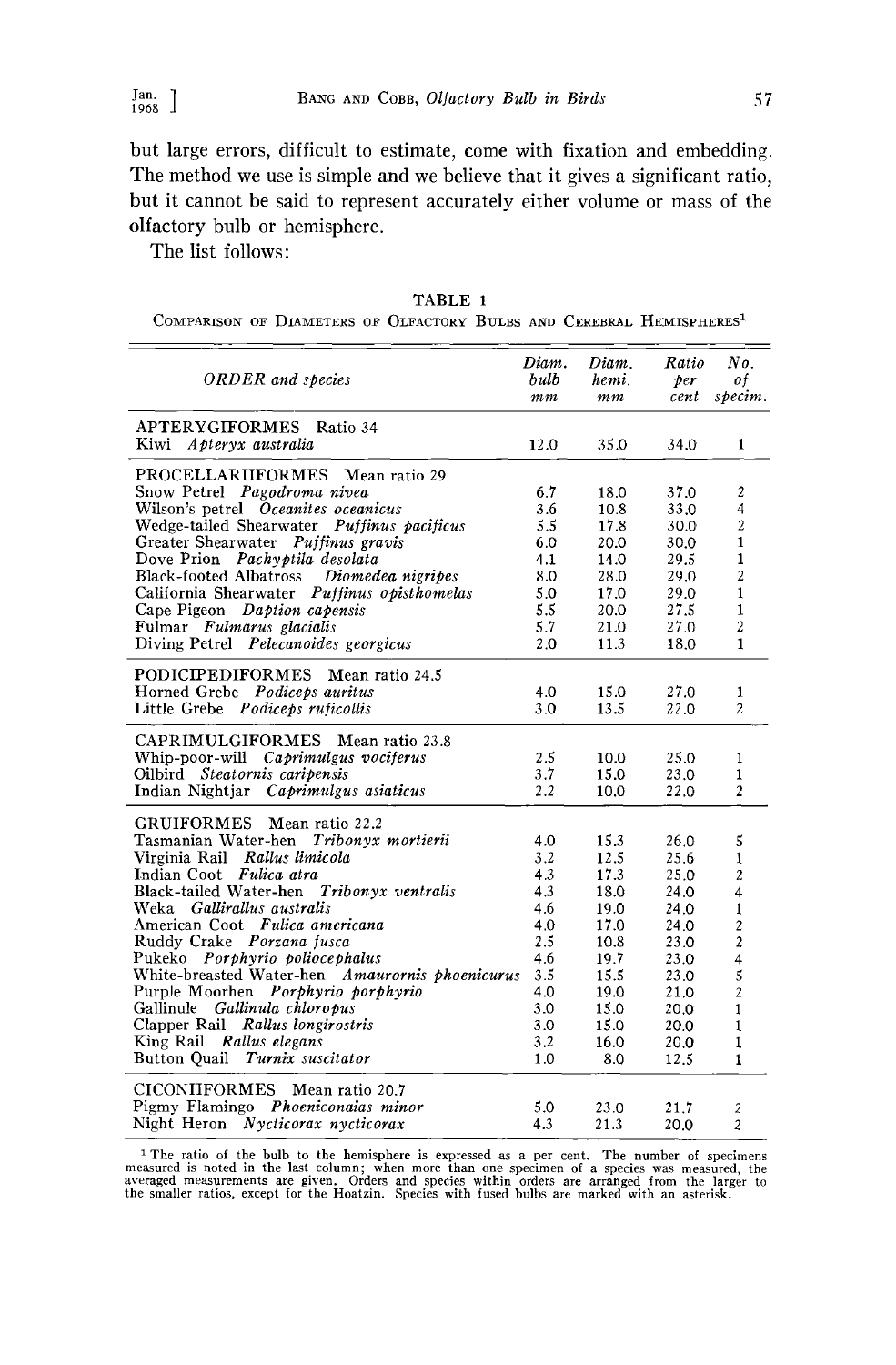| <b>ORDER</b> and species                                                     | Diam.<br>bulb | Diam.<br>hemi. | Ratio<br>per | No.<br>of                    |
|------------------------------------------------------------------------------|---------------|----------------|--------------|------------------------------|
|                                                                              | mm            | mm             | cent         | specim.                      |
| GAVIIFORMES<br>Ratio 20                                                      |               |                |              |                              |
| Loon Gavia immer                                                             | 5.0           | 25.0           | 20.0         | 1                            |
|                                                                              |               |                |              |                              |
| COLUMBIFORMES<br>Mean ratio 20                                               |               |                |              |                              |
| Wild Blue Rock Pigeon <i>Columba livia</i>                                   | 2.9           | 13.7           | 22.0         | 3                            |
| Domestic Rock Pigeon Columba livia                                           | 2.0           | 11.0           | 18.0         | $\mathbf{1}$                 |
| CUCULIFORMES Mean ratio 19.5                                                 |               |                |              |                              |
| Yellow-billed Cuckoo<br>Coccyzus americanus                                  | 1.9           | 9.0            | 21.0         | 1                            |
| Brainfever Bird Cuculus varius                                               | 3.0           | 14.5           | 20.0         | 1                            |
| Koel Eudynamis scolopacea<br>Coucal Centropus sinensis                       | 3.1<br>3.0    | 16.0<br>16.4   | 19.0<br>18.0 | 4<br>3                       |
|                                                                              |               |                |              |                              |
| <b>ANSERIFORMES</b><br>Mean ratio 19.4                                       |               |                |              |                              |
| Eider Polysticta stelleri                                                    | 4.5           | 19.0           | 23.7         | 1                            |
| Anas carolinensis<br>Green-winged Teal                                       | 3.0           | 15.0           | 20.0         | $\mathbf{1}$                 |
| Mallard Anas platyrhynchos                                                   | 4.0           | 21.0           | 19.0         | $\mathbf{1}$                 |
| Red-breasted Merganser Mergus serrator                                       | 3.0           | 20.0           | 15.0         | $\mathbf{1}$                 |
|                                                                              |               |                |              |                              |
| <b>APODIFORMES</b><br>Mean ratio 18.8<br>Chimney Swift Chaetura pelagica     | 1.5           | 8.0            | 19.0         | 1                            |
| Common Swift Apus affinis                                                    | 1.4           | 7.5            | 18.7         | 2                            |
| Palm Swift Cypsiurus parvus                                                  | 1.4           | 7.5            | 18.7         | $\mathbf{1}$                 |
|                                                                              |               |                |              |                              |
| STRIGIFORMES<br>Mean ratio 18.5                                              |               |                |              |                              |
| Short-eared Owl Asio flammeus                                                | 3.5           | 18.0           | 19.0         | 1                            |
| Great Horned Owl Bubo virginianus                                            | 4.5           | 25.0           | 18.0         | 1                            |
| FALCONIFORMES<br>Mean ratio 18.0                                             |               |                |              |                              |
| Turkey Vulture Cathartes aura                                                | 6.0           | 24.0           | 28.7         | 1                            |
| Black Vulture Coragy ps atratus                                              | 4.0           | 24.0           | 17.0         | 1                            |
| Pariah Kite Milvus migrans                                                   | 3.0           | 20.0           | 15.0         | 1                            |
| Osprey Pandion haliaetus                                                     | 3.0           | 21.0           | 14.0         | 1                            |
| Brahminy Kite Haliastur indus                                                | 2.5           | 20.0           | 12.5         | $\mathbf{1}$                 |
| <b>SPHENISCIFORMES</b><br>Ratio 17                                           |               |                |              |                              |
| Adélie Penguin Pygoscelis adeliae                                            | 5.0           | 30.0           | 17.0         | $\mathbf{1}$                 |
|                                                                              |               |                |              |                              |
| CHARADRIIFORMES<br>Mean ratio 16.4                                           |               |                |              |                              |
| Redwattled Lapwing Vanellus indicus                                          | 3.1           | 14.1           | 22.0         | 2                            |
| Pheasant-tailed Jacana Hydrophasianus chirurgus                              | 2.6           | 13.0           | 20.0         | 6                            |
| Woodcock Philohela minor                                                     | 2.5           | 15.0           | 17.0         | $\boldsymbol{2}$             |
| Herring Gull Larus argentatus                                                | 3.0           | 19.0           | 16.0<br>15.0 | 3<br>$\mathbf{1}$            |
| Semipalmated Plover Charadrius semipalmatus<br>Dowitcher Limnodromus griseus | 1.5<br>2.0    | 10.0<br>13.0   | 15.0         | 1                            |
| Thick-billed Murre Uria lomvia                                               | 2.7           | 18.0           | 15.0         | $\mathbf{1}$                 |
| Wilson's Snipe Capella gallinago                                             | 2.0           | 14.0           | 14.0         | 5                            |
| Puffin Fratercula arctica                                                    | 2.5           | 18.0           | 13.9         | 1                            |
|                                                                              |               |                |              |                              |
| <b>CORACIIFORMES</b><br>Mean ratio 14.5                                      |               |                |              |                              |
| Bee Eater Merops orientalis                                                  | 1.5           | 8.0            | 18.7         | $\boldsymbol{2}$             |
| Belted Kingfisher Megaceryle alcyon                                          | 2.3           | 13.5           | 17.0         | $\overline{c}$               |
| Hoopoe $U$ pupa epops                                                        | 2.0<br>2.0    | 13.6<br>14.0   | 14.6<br>14.0 | $\mathbf{1}$<br>$\mathbf{1}$ |
| Roller Coracias benghalensis<br>Hornbill Bicanistes subcylidricus            | 2.0           | 26.0           | 8.0          | $\mathbf{1}$                 |
|                                                                              |               |                |              |                              |

# **TABLE 1 (CONTINUED)**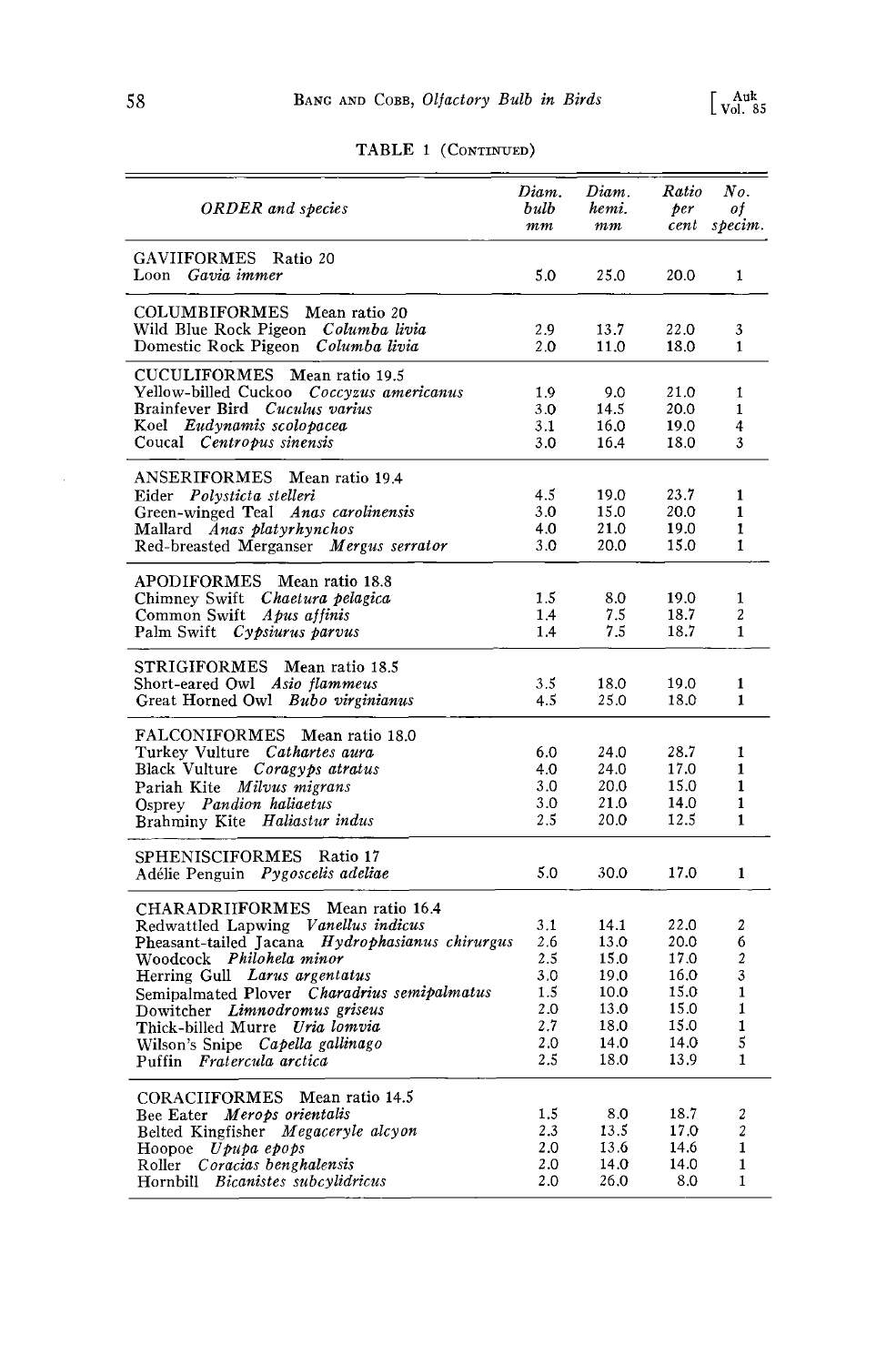| <b>ORDER</b> and species                                                               | Diam.<br>bulb<br>$\it{mm}$ | Diam.<br>hemi.<br>$\,mm$ | Ratio<br>per<br>cent | No.<br>οf<br>specim.         |
|----------------------------------------------------------------------------------------|----------------------------|--------------------------|----------------------|------------------------------|
| GALLIFORMES<br>Mean ratio 14.2<br>Domestic Fowl Gallus gallus                          | 2.0                        | 13.0                     | 15.0                 | 1<br>$\mathbf{1}$            |
| Ruffed Grouse Bonasa umbellus<br>Turkey Meleagris gallapavo                            | 2.0<br>2.5                 | 14.0<br>18.5             | 14.0<br>13.5         | $\mathbf{1}$                 |
| Hoatzin Opisthocomus hoazin Ratio 24.2                                                 | 4.0                        | 16.5                     | 24.2                 | 1                            |
| <b>PELECANIFORMES</b><br>Mean ratio 12.1<br>Little Black Cormorant Phalacrocorax niger | 3.0                        | 19.0                     | 15.8                 | 2                            |
| Great Cormorant Phalacrocorax carbo                                                    | 2.9                        | 20.0                     | 14.5                 | $\mathbf{1}$                 |
| Double-crested Cormorant Phalacrocorax auritus                                         | 3.0                        | 29.0                     | 10.0                 | $\mathbf{1}$                 |
| Pelagic Cormorant Phalacrocorax pelagicus                                              |                            |                          | 8.0                  | $\mathbf{1}$                 |
| <b>PICIFORMES</b><br>Mean ratio 10.0                                                   |                            |                          |                      |                              |
| Blue-throated Barbet Megalaima asiatica                                                | 2.0                        | 13.0                     | 15.4                 | 1                            |
| Rufous Woodpecker Micropternus brachyurus                                              | 2.0                        | 14.0                     | 14.3                 | 1<br>$\mathbf{1}$            |
| Downy Woodpecker Dendrocopos pubescens                                                 | 1.5                        | 15.0<br>9.7              | 10.0<br>9.3          | $\mathbf{1}$                 |
| Coppersmith Megalaima haemocephala<br>Flicker Colaptes auratus                         | 0.9<br>1.5                 | 18.0                     | 8.0                  | $\mathbf{1}$                 |
| PASSERIFORMES Mean ratio 9.7                                                           |                            |                          |                      |                              |
| Pitta brachyurus<br>Pitta                                                              | 2.2                        | 12.1                     | 18.0                 | 1                            |
| Woodshrike Tephrodornis pondicerianus                                                  | 2.2                        | 12.3                     | 17.8                 | $\overline{c}$               |
| Drongo <i>Dicrurus</i> adsimilis                                                       | 2.2                        | 13.3                     | 16.2                 | $\overline{\mathbf{c}}$      |
| Rufous-backed Shrike Lanius schach                                                     | 2.3                        | 14.4                     | 16.0                 | 3                            |
| Large-pied Wagtail Motacilla maderas patensis                                          | 2.1                        | 12.6                     | 16.0                 | 3                            |
| Swallow Hirundo rustica                                                                | 1.5                        | 10.0                     | 15.0                 | $\overline{c}$               |
| Yellow Wagtail <i>Motacilla flava</i>                                                  | 1.5                        | 11.0                     | 13.6                 | $\mathbf{1}$                 |
| Black-headed Oriole Oriolus xanthornus                                                 | 2.0                        | 15.0                     | 13.0                 | $\mathbf{1}$                 |
| Grey-headed Myna Sturnus malabaricus                                                   | 1.8                        | 14.2                     | 13.0                 | $\overline{c}$               |
| Sunbird Nectarinia zeylonica                                                           | 1.2                        | 9.3                      | 12.9                 | $\overline{3}$               |
| Starling Sturnus vulgaris                                                              | 1.4                        | 14.5                     | 9.7                  | $\mathbf{1}$                 |
| Common Grackle Quiscalus quiscula                                                      | 1.5                        | 16.0                     | 9.0                  | $\mathbf{1}$<br>$\mathbf{1}$ |
| Hill Myna Gracula religiosa                                                            | 1.0<br>1,2                 | 13.0<br>14.0             | 8.0<br>8.0           | $\mathbf{I}$                 |
| Robin Turdus migratorius                                                               | 1.3                        | 18.0                     | 7.0                  | $\mathbf{1}$                 |
| Tree Pie Dendrocitta vagabunda<br>Cowbird Molothrus ater                               | 1.0                        | 14.0                     | 7.0                  | $\mathbf{1}$                 |
| Babbler Turdoides caudatus                                                             | 1.0                        | 17.0                     | 6.0                  | $\mathbf{1}$                 |
| Blue Jay Cyanocitta cristata                                                           | 1.0                        | 16.0                     | 6.0                  | $\mathbf{1}$                 |
| *Canary Serinus canaris                                                                | 1.5                        | 12.5                     | $6.0*$               | $\mathbf{1}$                 |
| *Fox Sparrow Passarella iliaca                                                         | $1.5\,$                    | 13.0                     | $5.5*$               | $\mathbf{1}$                 |
| *White-throated Sparrow Zonotrichia albicollis                                         | 1.3                        | 14.0                     | $4.5*$               | $\mathbf{1}$                 |
| *Evening Grosbeak Hesperiphona vespertina                                              | 1.2                        | 15.0                     | $4.0*$               | $\mathbf{1}$                 |
| *House Sparrow Passer domesticus                                                       | 1.0                        | 13.0                     | $4.0*$               | $\mathbf{1}$                 |
| *Purple Finch Carpodacus purpureus                                                     | 1,1                        | 13.0                     | $4.0*$               | $\mathbf{1}$                 |
| *Black-capped Chickadee Parus atricapillus                                             | 0.8                        | 12.5                     | $3.0^*$              | 1                            |
| PSITTACIFORMES Mean ratio 8.0                                                          |                            |                          |                      |                              |
| Parakeet Melopsittacus undulata                                                        | 0.8                        | 13.0                     | 6.0                  | 1                            |
| Rose-ringed Parakeet Psittacula krameri                                                | 2.1                        | 21.0                     | 10.0                 | $\mathbf{1}$                 |

**Looking over this list leads to speculation as to why certain orders and families of birds tend to have larger olfactory bulbs (as compared to cerebral hemispheres) than others. Before we can answer this question, much more work must be done on the physiology and ethology of these birds.**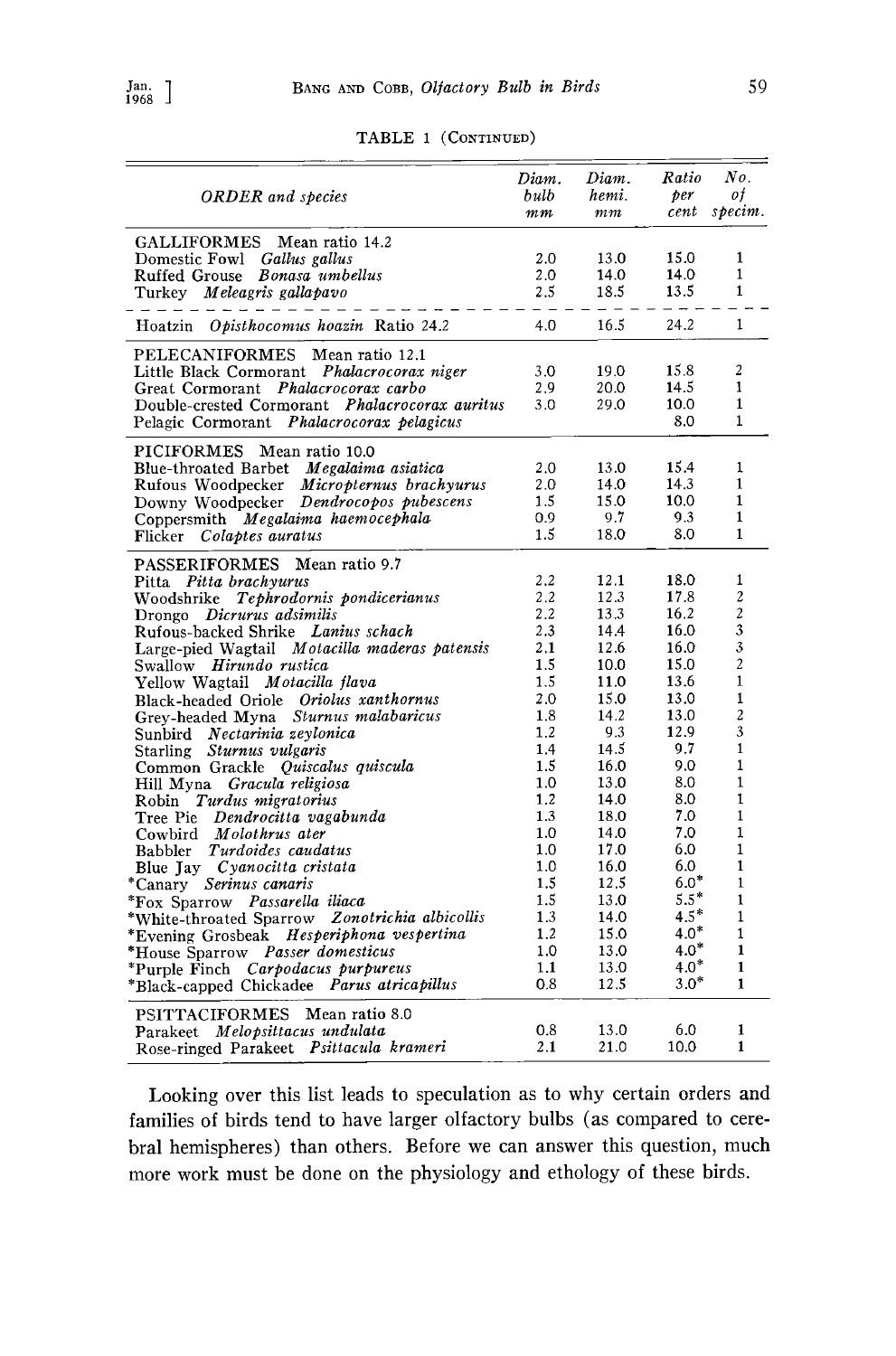**This list allows us to generalize somewhat more safely than Bumm who, in 1883, said that the olfactory bulbs are largest in swimming birds, medium-sized in marsh birds, and small in all others. Our survey suggests that in kiwis, in the tube-nosed marine birds, and in at least one vulture, olfaction is of primary importance, and that most water birds, marsh dwellers, and waders, and possibly echo-locating species, have a useful olfactory sense. In other species it may be relatively unimportant.** 

**Some bulb measurements differ so greatly among members within the same order that they need special study, for example, the Turkey Vulture and especially the Hoatzin, a controversial bird now placed among the Galliformes, but whose olfactory bulbs are so much larger that we put it in a separate box in the table and did not average it with the other Galliformes. The position of some orders is surprising: the swifts and nightjars are high and the cormorants are low.** 

**The long overdue job of putting olfaction in context in avian ethology is now under way; these crude olfactory ratios may serve as a guide to its relative importance in the listed species. Stager (1964) has shown in the field, and Wenzel (1965) and Tucker (1965) in electrophysiological studies, that birds respond positively to certain odorants. Birds have also been trained by operant olfactory conditioning (Michelsen, 1959; Sieck and Wenzel, 1966) and suppression (Henton et al., 1966). Obviously the sense of smell is an attribute that has evolved differentially in the various lineages of birds.** 

#### **ACKNOWLEDGMENTS**

**We thank H. S. Forbes for many American specimens; and abroad R. K. Lahiri and the staff of the Zoological Gardens, Calcutta, India, for generous laboratory space and facilities for collection of specimens; the Johns Hopkins University Center for Medical Research and Training, Calcutta, for use of their facilities; Michael Ridpath, C. J. R. Robertson, and K. G. Simpson of the C.S.I.R.O., Canberra, Australia, for specimens of selected Rallidae; and individual colleagues who have contributed field specimens from other areas.** 

**This work was supported by the National Science Foundation, Grant GB-5315, and by the National Institute for Neurology and Blindness, Grant NB-03429-05.** 

#### **LITERATURE CITED**

**AUDUBON, J. J. 1831. Ornithological biography. Edinburgh, Adam and Charles Black.**  BANG, B. G. 1960. Anatomical evidence for olfactory function in some species of **birds. Nature, 188: 547-549.** 

- BANG, B. G. 1964. The nasal organs of the Black and Turkey Vultures. J. Morphol., **115: 153-184.**
- BANG, B. G. 1966a. Anatomical adaptations for olfaction in the Snow Petrel. Nature, **205: 513-515.**
- **BANG, B. G. 1966b. The olfactory apparatus of tubenosed birds (Procellariformes). Acta Anat., 65: 391-415.**

**Btr•, A. 1883. Das Grosshirn der Vogel. Z. wiss. Zool., 38: 430.**